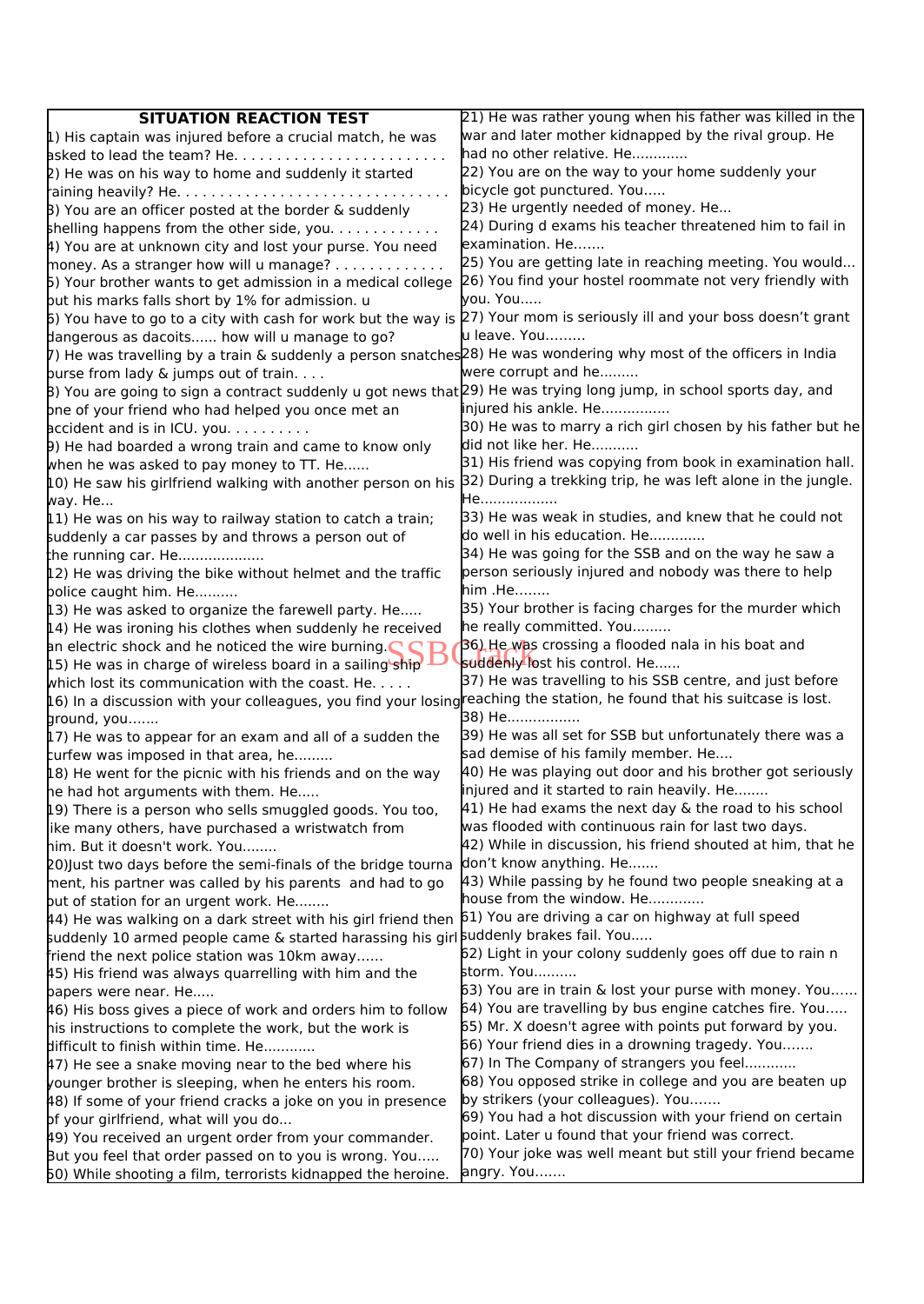| continuously disturbing you. you<br>[72] Some passenger shook you out of sleep and asked for<br>some money because he was pick-pocketed<br>52) You are moving along with a convoy to forward area and [73) And with that ticket also gone<br>74) You went to Nagaland & some Naga's confronted you.<br>is speeding fast. What will u do<br>75) You are given a job you not interested in. You<br>76) The scooter you were driving dashed against a truck<br>area. You are battalion commander. What steps would<br>and you are thrown in to a ditch with serious wounds.<br>you take at such a critical juncture<br>77) You did something wrong what you shouldn't have<br>54) He was watching a movie in the cinema hall. He sees a<br>done. You<br>snake in front of his legs. He<br>78) You are a horse rider. Once the horse went out of<br>55) You are a handsome, smart and brave young 'army<br>control. You<br>pfficer'. You fall in love with the girl of another community.<br>79) In a fit of anger your friend hit you. You<br>80) While hunting you and your brother lost way in dark<br>But your parents oppose the proposal. You<br>56) What if you and your friend fall in love with the same<br>(night) in jungle and you have no light. You<br>81) In your village two leading parties got in conflict<br>girl<br>57) You heard rumors that enemy is likely to attack the<br>during sarpanch election<br>country. As a serving soldier what u do<br>82) You are serving under two senior officers who always<br>58) A stocky built ruffian snatched the chain of wife of a<br>give conflicting orders<br>soldier. You are passing by what you do( person is stronger<br>83) Whenever your opinion differs from others. You<br>than you and you are empty handed and there is no third<br>84) You were called for interview for a job you badly<br>person n u don't have even your mobile)<br>needed. But same day was your final exam<br>59) You have been invited for dinner by one of your friend<br>85) You had boarded a wrong train and only two minutes<br>and you are also required to attend Regimental 'Bara<br>were left for the right train to start<br>86) Generally people don't listen to his argument. He<br>Khana'. you<br>60) You are in second year of comp. engineering. But now<br>87) As cricket match was on, a fight suddenly started<br>you find it hard to complete your degree. You<br>between the sympathizers ofthe rival team. As the<br>captain he<br>88) You saw a small boy pushing another into waten<br><b>10)</b> You were on picnic where a boy (not your friend)<br>stole mangoes and the gardener came out with stick. You<br>$pool$<br>89) You fall seriously ill just before final exam. You<br>111) Four of them decided to go on foot from Dehradoon<br>90) While playing match he twisted his ankle badly<br>to Mussoorie but that day it started raining and they were<br>91) You are in cinema watching movie and theatre screen<br>told the mountains slopes would be slippery. So he<br>[12] You went to library for a very urgent book and found<br>92) You were doing tuition (weak financial condition) but as that all its copies were already issued to others.<br>113) It was night and train at high speed when a huge<br>built man with pistol entered his compartment and tried<br>to take his suit case. He<br>[114] In an informal discussion you always<br>94) Severe drought conditions were prevailing in your<br>$ 115\rangle$ He was not getting enough salary for his job. He<br>116) To an angel grants a wish to you. What would You<br>95) You were going to examination hall and suddenly<br>desire for<br>surrounded by 2 police man<br>$[117)$ You won a lottery of 1000000. What you do<br>96) You recently joined active services and felt that you are<br>[118] What sort of program you like to watch on TV<br>given too much work<br>119) You went to cinema but you noticed 'house full' what<br>97) You are travelling an auto which collides with a car and<br>$\mathsf{v}$ ou do<br>car driver starts beating auto driverwhat you do<br>120) He is superseded for promotion, although he feels he<br>98) What happens when a person breaks a curfew and<br>is fit for promotion in all respects. He<br>comes out (or protests coming out)<br>121) You appeared in a competitive exam and you<br>99) You were finding it hard to convince your friends over<br>noticed that the minister's son (who was in your<br>correctness of your stand<br>examination hall) got a copy of solution from<br>butside<br>100) You were going for a walk and suddenly confronted by<br>two gonads' (You r empty handed)<br>122) He feels disguised as people with whom he deals are<br>not co-operative but self-centered. He<br>101) The appointed day of his sister's wedding had arrived<br>but his father was held up in U K. So he<br>[123] He wants to do something new. What will be his next<br>102) Due to cyclone his family lost all their possession and<br>step<br>heeded a fresh start. As the eldest son he<br>124) A person on his 1st day of SSB gets a call letter from<br>a company to come for interview next day (can't be | You are in charge of the 'check post ' nearby the scene.    | 71) In free period u wanted to study but your friends were |
|-----------------------------------------------------------------------------------------------------------------------------------------------------------------------------------------------------------------------------------------------------------------------------------------------------------------------------------------------------------------------------------------------------------------------------------------------------------------------------------------------------------------------------------------------------------------------------------------------------------------------------------------------------------------------------------------------------------------------------------------------------------------------------------------------------------------------------------------------------------------------------------------------------------------------------------------------------------------------------------------------------------------------------------------------------------------------------------------------------------------------------------------------------------------------------------------------------------------------------------------------------------------------------------------------------------------------------------------------------------------------------------------------------------------------------------------------------------------------------------------------------------------------------------------------------------------------------------------------------------------------------------------------------------------------------------------------------------------------------------------------------------------------------------------------------------------------------------------------------------------------------------------------------------------------------------------------------------------------------------------------------------------------------------------------------------------------------------------------------------------------------------------------------------------------------------------------------------------------------------------------------------------------------------------------------------------------------------------------------------------------------------------------------------------------------------------------------------------------------------------------------------------------------------------------------------------------------------------------------------------------------------------------------------------------------------------------------------------------------------------------------------------------------------------------------------------------------------------------------------------------------------------------------------------------------------------------------------------------------------------------------------------------------------------------------------------------------------------------------------------------------------------------------------------------------------------------------------------------------------------------------------------------------------------------------------------------------------------------------------------------------------------------------------------------------------------------------------------------------------------------------------------------------------------------------------------------------------------------------------------------------------------------------------------------------------------------------------------------------------------------------------------------------------------------------------------------------------------------------------------------------------------------------------------------------------------------------------------------------------------------------------------------------------------------------------------------------------------------------------------------------------------------------------------------------------------------------------------------------------------------------------------------------------------------------------------------------------------------------------------------------------------------------------------------------------------------------------------------------------------------------------------------------------------------------------------------------------------------------------------------------------------------------------------------------------------------------------------------------------------------------------------------------------------------------------------------------------------------------------------------------------------------------------------------------------------------------------------------------------------------------------------------------------------------------------------------------------------------------------------------------------------------------------------------------------------------------------------------------------|-------------------------------------------------------------|------------------------------------------------------------|
|                                                                                                                                                                                                                                                                                                                                                                                                                                                                                                                                                                                                                                                                                                                                                                                                                                                                                                                                                                                                                                                                                                                                                                                                                                                                                                                                                                                                                                                                                                                                                                                                                                                                                                                                                                                                                                                                                                                                                                                                                                                                                                                                                                                                                                                                                                                                                                                                                                                                                                                                                                                                                                                                                                                                                                                                                                                                                                                                                                                                                                                                                                                                                                                                                                                                                                                                                                                                                                                                                                                                                                                                                                                                                                                                                                                                                                                                                                                                                                                                                                                                                                                                                                                                                                                                                                                                                                                                                                                                                                                                                                                                                                                                                                                                                                                                                                                                                                                                                                                                                                                                                                                                                                                                                                   | What will you do                                            |                                                            |
|                                                                                                                                                                                                                                                                                                                                                                                                                                                                                                                                                                                                                                                                                                                                                                                                                                                                                                                                                                                                                                                                                                                                                                                                                                                                                                                                                                                                                                                                                                                                                                                                                                                                                                                                                                                                                                                                                                                                                                                                                                                                                                                                                                                                                                                                                                                                                                                                                                                                                                                                                                                                                                                                                                                                                                                                                                                                                                                                                                                                                                                                                                                                                                                                                                                                                                                                                                                                                                                                                                                                                                                                                                                                                                                                                                                                                                                                                                                                                                                                                                                                                                                                                                                                                                                                                                                                                                                                                                                                                                                                                                                                                                                                                                                                                                                                                                                                                                                                                                                                                                                                                                                                                                                                                                   | 51) Young men are not interested in joining defense forces. |                                                            |
|                                                                                                                                                                                                                                                                                                                                                                                                                                                                                                                                                                                                                                                                                                                                                                                                                                                                                                                                                                                                                                                                                                                                                                                                                                                                                                                                                                                                                                                                                                                                                                                                                                                                                                                                                                                                                                                                                                                                                                                                                                                                                                                                                                                                                                                                                                                                                                                                                                                                                                                                                                                                                                                                                                                                                                                                                                                                                                                                                                                                                                                                                                                                                                                                                                                                                                                                                                                                                                                                                                                                                                                                                                                                                                                                                                                                                                                                                                                                                                                                                                                                                                                                                                                                                                                                                                                                                                                                                                                                                                                                                                                                                                                                                                                                                                                                                                                                                                                                                                                                                                                                                                                                                                                                                                   | What incentive would you offer to lure them?                |                                                            |
|                                                                                                                                                                                                                                                                                                                                                                                                                                                                                                                                                                                                                                                                                                                                                                                                                                                                                                                                                                                                                                                                                                                                                                                                                                                                                                                                                                                                                                                                                                                                                                                                                                                                                                                                                                                                                                                                                                                                                                                                                                                                                                                                                                                                                                                                                                                                                                                                                                                                                                                                                                                                                                                                                                                                                                                                                                                                                                                                                                                                                                                                                                                                                                                                                                                                                                                                                                                                                                                                                                                                                                                                                                                                                                                                                                                                                                                                                                                                                                                                                                                                                                                                                                                                                                                                                                                                                                                                                                                                                                                                                                                                                                                                                                                                                                                                                                                                                                                                                                                                                                                                                                                                                                                                                                   |                                                             |                                                            |
|                                                                                                                                                                                                                                                                                                                                                                                                                                                                                                                                                                                                                                                                                                                                                                                                                                                                                                                                                                                                                                                                                                                                                                                                                                                                                                                                                                                                                                                                                                                                                                                                                                                                                                                                                                                                                                                                                                                                                                                                                                                                                                                                                                                                                                                                                                                                                                                                                                                                                                                                                                                                                                                                                                                                                                                                                                                                                                                                                                                                                                                                                                                                                                                                                                                                                                                                                                                                                                                                                                                                                                                                                                                                                                                                                                                                                                                                                                                                                                                                                                                                                                                                                                                                                                                                                                                                                                                                                                                                                                                                                                                                                                                                                                                                                                                                                                                                                                                                                                                                                                                                                                                                                                                                                                   | sitting at the back of the vehicle. You saw a flag car      |                                                            |
|                                                                                                                                                                                                                                                                                                                                                                                                                                                                                                                                                                                                                                                                                                                                                                                                                                                                                                                                                                                                                                                                                                                                                                                                                                                                                                                                                                                                                                                                                                                                                                                                                                                                                                                                                                                                                                                                                                                                                                                                                                                                                                                                                                                                                                                                                                                                                                                                                                                                                                                                                                                                                                                                                                                                                                                                                                                                                                                                                                                                                                                                                                                                                                                                                                                                                                                                                                                                                                                                                                                                                                                                                                                                                                                                                                                                                                                                                                                                                                                                                                                                                                                                                                                                                                                                                                                                                                                                                                                                                                                                                                                                                                                                                                                                                                                                                                                                                                                                                                                                                                                                                                                                                                                                                                   |                                                             |                                                            |
|                                                                                                                                                                                                                                                                                                                                                                                                                                                                                                                                                                                                                                                                                                                                                                                                                                                                                                                                                                                                                                                                                                                                                                                                                                                                                                                                                                                                                                                                                                                                                                                                                                                                                                                                                                                                                                                                                                                                                                                                                                                                                                                                                                                                                                                                                                                                                                                                                                                                                                                                                                                                                                                                                                                                                                                                                                                                                                                                                                                                                                                                                                                                                                                                                                                                                                                                                                                                                                                                                                                                                                                                                                                                                                                                                                                                                                                                                                                                                                                                                                                                                                                                                                                                                                                                                                                                                                                                                                                                                                                                                                                                                                                                                                                                                                                                                                                                                                                                                                                                                                                                                                                                                                                                                                   | 53) An airplane crashed in a field nearby your battalion    |                                                            |
|                                                                                                                                                                                                                                                                                                                                                                                                                                                                                                                                                                                                                                                                                                                                                                                                                                                                                                                                                                                                                                                                                                                                                                                                                                                                                                                                                                                                                                                                                                                                                                                                                                                                                                                                                                                                                                                                                                                                                                                                                                                                                                                                                                                                                                                                                                                                                                                                                                                                                                                                                                                                                                                                                                                                                                                                                                                                                                                                                                                                                                                                                                                                                                                                                                                                                                                                                                                                                                                                                                                                                                                                                                                                                                                                                                                                                                                                                                                                                                                                                                                                                                                                                                                                                                                                                                                                                                                                                                                                                                                                                                                                                                                                                                                                                                                                                                                                                                                                                                                                                                                                                                                                                                                                                                   |                                                             |                                                            |
|                                                                                                                                                                                                                                                                                                                                                                                                                                                                                                                                                                                                                                                                                                                                                                                                                                                                                                                                                                                                                                                                                                                                                                                                                                                                                                                                                                                                                                                                                                                                                                                                                                                                                                                                                                                                                                                                                                                                                                                                                                                                                                                                                                                                                                                                                                                                                                                                                                                                                                                                                                                                                                                                                                                                                                                                                                                                                                                                                                                                                                                                                                                                                                                                                                                                                                                                                                                                                                                                                                                                                                                                                                                                                                                                                                                                                                                                                                                                                                                                                                                                                                                                                                                                                                                                                                                                                                                                                                                                                                                                                                                                                                                                                                                                                                                                                                                                                                                                                                                                                                                                                                                                                                                                                                   |                                                             |                                                            |
|                                                                                                                                                                                                                                                                                                                                                                                                                                                                                                                                                                                                                                                                                                                                                                                                                                                                                                                                                                                                                                                                                                                                                                                                                                                                                                                                                                                                                                                                                                                                                                                                                                                                                                                                                                                                                                                                                                                                                                                                                                                                                                                                                                                                                                                                                                                                                                                                                                                                                                                                                                                                                                                                                                                                                                                                                                                                                                                                                                                                                                                                                                                                                                                                                                                                                                                                                                                                                                                                                                                                                                                                                                                                                                                                                                                                                                                                                                                                                                                                                                                                                                                                                                                                                                                                                                                                                                                                                                                                                                                                                                                                                                                                                                                                                                                                                                                                                                                                                                                                                                                                                                                                                                                                                                   |                                                             |                                                            |
|                                                                                                                                                                                                                                                                                                                                                                                                                                                                                                                                                                                                                                                                                                                                                                                                                                                                                                                                                                                                                                                                                                                                                                                                                                                                                                                                                                                                                                                                                                                                                                                                                                                                                                                                                                                                                                                                                                                                                                                                                                                                                                                                                                                                                                                                                                                                                                                                                                                                                                                                                                                                                                                                                                                                                                                                                                                                                                                                                                                                                                                                                                                                                                                                                                                                                                                                                                                                                                                                                                                                                                                                                                                                                                                                                                                                                                                                                                                                                                                                                                                                                                                                                                                                                                                                                                                                                                                                                                                                                                                                                                                                                                                                                                                                                                                                                                                                                                                                                                                                                                                                                                                                                                                                                                   |                                                             |                                                            |
|                                                                                                                                                                                                                                                                                                                                                                                                                                                                                                                                                                                                                                                                                                                                                                                                                                                                                                                                                                                                                                                                                                                                                                                                                                                                                                                                                                                                                                                                                                                                                                                                                                                                                                                                                                                                                                                                                                                                                                                                                                                                                                                                                                                                                                                                                                                                                                                                                                                                                                                                                                                                                                                                                                                                                                                                                                                                                                                                                                                                                                                                                                                                                                                                                                                                                                                                                                                                                                                                                                                                                                                                                                                                                                                                                                                                                                                                                                                                                                                                                                                                                                                                                                                                                                                                                                                                                                                                                                                                                                                                                                                                                                                                                                                                                                                                                                                                                                                                                                                                                                                                                                                                                                                                                                   |                                                             |                                                            |
|                                                                                                                                                                                                                                                                                                                                                                                                                                                                                                                                                                                                                                                                                                                                                                                                                                                                                                                                                                                                                                                                                                                                                                                                                                                                                                                                                                                                                                                                                                                                                                                                                                                                                                                                                                                                                                                                                                                                                                                                                                                                                                                                                                                                                                                                                                                                                                                                                                                                                                                                                                                                                                                                                                                                                                                                                                                                                                                                                                                                                                                                                                                                                                                                                                                                                                                                                                                                                                                                                                                                                                                                                                                                                                                                                                                                                                                                                                                                                                                                                                                                                                                                                                                                                                                                                                                                                                                                                                                                                                                                                                                                                                                                                                                                                                                                                                                                                                                                                                                                                                                                                                                                                                                                                                   |                                                             |                                                            |
|                                                                                                                                                                                                                                                                                                                                                                                                                                                                                                                                                                                                                                                                                                                                                                                                                                                                                                                                                                                                                                                                                                                                                                                                                                                                                                                                                                                                                                                                                                                                                                                                                                                                                                                                                                                                                                                                                                                                                                                                                                                                                                                                                                                                                                                                                                                                                                                                                                                                                                                                                                                                                                                                                                                                                                                                                                                                                                                                                                                                                                                                                                                                                                                                                                                                                                                                                                                                                                                                                                                                                                                                                                                                                                                                                                                                                                                                                                                                                                                                                                                                                                                                                                                                                                                                                                                                                                                                                                                                                                                                                                                                                                                                                                                                                                                                                                                                                                                                                                                                                                                                                                                                                                                                                                   |                                                             |                                                            |
|                                                                                                                                                                                                                                                                                                                                                                                                                                                                                                                                                                                                                                                                                                                                                                                                                                                                                                                                                                                                                                                                                                                                                                                                                                                                                                                                                                                                                                                                                                                                                                                                                                                                                                                                                                                                                                                                                                                                                                                                                                                                                                                                                                                                                                                                                                                                                                                                                                                                                                                                                                                                                                                                                                                                                                                                                                                                                                                                                                                                                                                                                                                                                                                                                                                                                                                                                                                                                                                                                                                                                                                                                                                                                                                                                                                                                                                                                                                                                                                                                                                                                                                                                                                                                                                                                                                                                                                                                                                                                                                                                                                                                                                                                                                                                                                                                                                                                                                                                                                                                                                                                                                                                                                                                                   |                                                             |                                                            |
|                                                                                                                                                                                                                                                                                                                                                                                                                                                                                                                                                                                                                                                                                                                                                                                                                                                                                                                                                                                                                                                                                                                                                                                                                                                                                                                                                                                                                                                                                                                                                                                                                                                                                                                                                                                                                                                                                                                                                                                                                                                                                                                                                                                                                                                                                                                                                                                                                                                                                                                                                                                                                                                                                                                                                                                                                                                                                                                                                                                                                                                                                                                                                                                                                                                                                                                                                                                                                                                                                                                                                                                                                                                                                                                                                                                                                                                                                                                                                                                                                                                                                                                                                                                                                                                                                                                                                                                                                                                                                                                                                                                                                                                                                                                                                                                                                                                                                                                                                                                                                                                                                                                                                                                                                                   |                                                             |                                                            |
|                                                                                                                                                                                                                                                                                                                                                                                                                                                                                                                                                                                                                                                                                                                                                                                                                                                                                                                                                                                                                                                                                                                                                                                                                                                                                                                                                                                                                                                                                                                                                                                                                                                                                                                                                                                                                                                                                                                                                                                                                                                                                                                                                                                                                                                                                                                                                                                                                                                                                                                                                                                                                                                                                                                                                                                                                                                                                                                                                                                                                                                                                                                                                                                                                                                                                                                                                                                                                                                                                                                                                                                                                                                                                                                                                                                                                                                                                                                                                                                                                                                                                                                                                                                                                                                                                                                                                                                                                                                                                                                                                                                                                                                                                                                                                                                                                                                                                                                                                                                                                                                                                                                                                                                                                                   |                                                             |                                                            |
|                                                                                                                                                                                                                                                                                                                                                                                                                                                                                                                                                                                                                                                                                                                                                                                                                                                                                                                                                                                                                                                                                                                                                                                                                                                                                                                                                                                                                                                                                                                                                                                                                                                                                                                                                                                                                                                                                                                                                                                                                                                                                                                                                                                                                                                                                                                                                                                                                                                                                                                                                                                                                                                                                                                                                                                                                                                                                                                                                                                                                                                                                                                                                                                                                                                                                                                                                                                                                                                                                                                                                                                                                                                                                                                                                                                                                                                                                                                                                                                                                                                                                                                                                                                                                                                                                                                                                                                                                                                                                                                                                                                                                                                                                                                                                                                                                                                                                                                                                                                                                                                                                                                                                                                                                                   |                                                             |                                                            |
|                                                                                                                                                                                                                                                                                                                                                                                                                                                                                                                                                                                                                                                                                                                                                                                                                                                                                                                                                                                                                                                                                                                                                                                                                                                                                                                                                                                                                                                                                                                                                                                                                                                                                                                                                                                                                                                                                                                                                                                                                                                                                                                                                                                                                                                                                                                                                                                                                                                                                                                                                                                                                                                                                                                                                                                                                                                                                                                                                                                                                                                                                                                                                                                                                                                                                                                                                                                                                                                                                                                                                                                                                                                                                                                                                                                                                                                                                                                                                                                                                                                                                                                                                                                                                                                                                                                                                                                                                                                                                                                                                                                                                                                                                                                                                                                                                                                                                                                                                                                                                                                                                                                                                                                                                                   |                                                             |                                                            |
|                                                                                                                                                                                                                                                                                                                                                                                                                                                                                                                                                                                                                                                                                                                                                                                                                                                                                                                                                                                                                                                                                                                                                                                                                                                                                                                                                                                                                                                                                                                                                                                                                                                                                                                                                                                                                                                                                                                                                                                                                                                                                                                                                                                                                                                                                                                                                                                                                                                                                                                                                                                                                                                                                                                                                                                                                                                                                                                                                                                                                                                                                                                                                                                                                                                                                                                                                                                                                                                                                                                                                                                                                                                                                                                                                                                                                                                                                                                                                                                                                                                                                                                                                                                                                                                                                                                                                                                                                                                                                                                                                                                                                                                                                                                                                                                                                                                                                                                                                                                                                                                                                                                                                                                                                                   |                                                             |                                                            |
|                                                                                                                                                                                                                                                                                                                                                                                                                                                                                                                                                                                                                                                                                                                                                                                                                                                                                                                                                                                                                                                                                                                                                                                                                                                                                                                                                                                                                                                                                                                                                                                                                                                                                                                                                                                                                                                                                                                                                                                                                                                                                                                                                                                                                                                                                                                                                                                                                                                                                                                                                                                                                                                                                                                                                                                                                                                                                                                                                                                                                                                                                                                                                                                                                                                                                                                                                                                                                                                                                                                                                                                                                                                                                                                                                                                                                                                                                                                                                                                                                                                                                                                                                                                                                                                                                                                                                                                                                                                                                                                                                                                                                                                                                                                                                                                                                                                                                                                                                                                                                                                                                                                                                                                                                                   |                                                             |                                                            |
|                                                                                                                                                                                                                                                                                                                                                                                                                                                                                                                                                                                                                                                                                                                                                                                                                                                                                                                                                                                                                                                                                                                                                                                                                                                                                                                                                                                                                                                                                                                                                                                                                                                                                                                                                                                                                                                                                                                                                                                                                                                                                                                                                                                                                                                                                                                                                                                                                                                                                                                                                                                                                                                                                                                                                                                                                                                                                                                                                                                                                                                                                                                                                                                                                                                                                                                                                                                                                                                                                                                                                                                                                                                                                                                                                                                                                                                                                                                                                                                                                                                                                                                                                                                                                                                                                                                                                                                                                                                                                                                                                                                                                                                                                                                                                                                                                                                                                                                                                                                                                                                                                                                                                                                                                                   |                                                             |                                                            |
|                                                                                                                                                                                                                                                                                                                                                                                                                                                                                                                                                                                                                                                                                                                                                                                                                                                                                                                                                                                                                                                                                                                                                                                                                                                                                                                                                                                                                                                                                                                                                                                                                                                                                                                                                                                                                                                                                                                                                                                                                                                                                                                                                                                                                                                                                                                                                                                                                                                                                                                                                                                                                                                                                                                                                                                                                                                                                                                                                                                                                                                                                                                                                                                                                                                                                                                                                                                                                                                                                                                                                                                                                                                                                                                                                                                                                                                                                                                                                                                                                                                                                                                                                                                                                                                                                                                                                                                                                                                                                                                                                                                                                                                                                                                                                                                                                                                                                                                                                                                                                                                                                                                                                                                                                                   |                                                             |                                                            |
|                                                                                                                                                                                                                                                                                                                                                                                                                                                                                                                                                                                                                                                                                                                                                                                                                                                                                                                                                                                                                                                                                                                                                                                                                                                                                                                                                                                                                                                                                                                                                                                                                                                                                                                                                                                                                                                                                                                                                                                                                                                                                                                                                                                                                                                                                                                                                                                                                                                                                                                                                                                                                                                                                                                                                                                                                                                                                                                                                                                                                                                                                                                                                                                                                                                                                                                                                                                                                                                                                                                                                                                                                                                                                                                                                                                                                                                                                                                                                                                                                                                                                                                                                                                                                                                                                                                                                                                                                                                                                                                                                                                                                                                                                                                                                                                                                                                                                                                                                                                                                                                                                                                                                                                                                                   |                                                             |                                                            |
|                                                                                                                                                                                                                                                                                                                                                                                                                                                                                                                                                                                                                                                                                                                                                                                                                                                                                                                                                                                                                                                                                                                                                                                                                                                                                                                                                                                                                                                                                                                                                                                                                                                                                                                                                                                                                                                                                                                                                                                                                                                                                                                                                                                                                                                                                                                                                                                                                                                                                                                                                                                                                                                                                                                                                                                                                                                                                                                                                                                                                                                                                                                                                                                                                                                                                                                                                                                                                                                                                                                                                                                                                                                                                                                                                                                                                                                                                                                                                                                                                                                                                                                                                                                                                                                                                                                                                                                                                                                                                                                                                                                                                                                                                                                                                                                                                                                                                                                                                                                                                                                                                                                                                                                                                                   |                                                             |                                                            |
|                                                                                                                                                                                                                                                                                                                                                                                                                                                                                                                                                                                                                                                                                                                                                                                                                                                                                                                                                                                                                                                                                                                                                                                                                                                                                                                                                                                                                                                                                                                                                                                                                                                                                                                                                                                                                                                                                                                                                                                                                                                                                                                                                                                                                                                                                                                                                                                                                                                                                                                                                                                                                                                                                                                                                                                                                                                                                                                                                                                                                                                                                                                                                                                                                                                                                                                                                                                                                                                                                                                                                                                                                                                                                                                                                                                                                                                                                                                                                                                                                                                                                                                                                                                                                                                                                                                                                                                                                                                                                                                                                                                                                                                                                                                                                                                                                                                                                                                                                                                                                                                                                                                                                                                                                                   |                                                             |                                                            |
|                                                                                                                                                                                                                                                                                                                                                                                                                                                                                                                                                                                                                                                                                                                                                                                                                                                                                                                                                                                                                                                                                                                                                                                                                                                                                                                                                                                                                                                                                                                                                                                                                                                                                                                                                                                                                                                                                                                                                                                                                                                                                                                                                                                                                                                                                                                                                                                                                                                                                                                                                                                                                                                                                                                                                                                                                                                                                                                                                                                                                                                                                                                                                                                                                                                                                                                                                                                                                                                                                                                                                                                                                                                                                                                                                                                                                                                                                                                                                                                                                                                                                                                                                                                                                                                                                                                                                                                                                                                                                                                                                                                                                                                                                                                                                                                                                                                                                                                                                                                                                                                                                                                                                                                                                                   |                                                             |                                                            |
|                                                                                                                                                                                                                                                                                                                                                                                                                                                                                                                                                                                                                                                                                                                                                                                                                                                                                                                                                                                                                                                                                                                                                                                                                                                                                                                                                                                                                                                                                                                                                                                                                                                                                                                                                                                                                                                                                                                                                                                                                                                                                                                                                                                                                                                                                                                                                                                                                                                                                                                                                                                                                                                                                                                                                                                                                                                                                                                                                                                                                                                                                                                                                                                                                                                                                                                                                                                                                                                                                                                                                                                                                                                                                                                                                                                                                                                                                                                                                                                                                                                                                                                                                                                                                                                                                                                                                                                                                                                                                                                                                                                                                                                                                                                                                                                                                                                                                                                                                                                                                                                                                                                                                                                                                                   |                                                             |                                                            |
|                                                                                                                                                                                                                                                                                                                                                                                                                                                                                                                                                                                                                                                                                                                                                                                                                                                                                                                                                                                                                                                                                                                                                                                                                                                                                                                                                                                                                                                                                                                                                                                                                                                                                                                                                                                                                                                                                                                                                                                                                                                                                                                                                                                                                                                                                                                                                                                                                                                                                                                                                                                                                                                                                                                                                                                                                                                                                                                                                                                                                                                                                                                                                                                                                                                                                                                                                                                                                                                                                                                                                                                                                                                                                                                                                                                                                                                                                                                                                                                                                                                                                                                                                                                                                                                                                                                                                                                                                                                                                                                                                                                                                                                                                                                                                                                                                                                                                                                                                                                                                                                                                                                                                                                                                                   |                                                             |                                                            |
|                                                                                                                                                                                                                                                                                                                                                                                                                                                                                                                                                                                                                                                                                                                                                                                                                                                                                                                                                                                                                                                                                                                                                                                                                                                                                                                                                                                                                                                                                                                                                                                                                                                                                                                                                                                                                                                                                                                                                                                                                                                                                                                                                                                                                                                                                                                                                                                                                                                                                                                                                                                                                                                                                                                                                                                                                                                                                                                                                                                                                                                                                                                                                                                                                                                                                                                                                                                                                                                                                                                                                                                                                                                                                                                                                                                                                                                                                                                                                                                                                                                                                                                                                                                                                                                                                                                                                                                                                                                                                                                                                                                                                                                                                                                                                                                                                                                                                                                                                                                                                                                                                                                                                                                                                                   |                                                             |                                                            |
|                                                                                                                                                                                                                                                                                                                                                                                                                                                                                                                                                                                                                                                                                                                                                                                                                                                                                                                                                                                                                                                                                                                                                                                                                                                                                                                                                                                                                                                                                                                                                                                                                                                                                                                                                                                                                                                                                                                                                                                                                                                                                                                                                                                                                                                                                                                                                                                                                                                                                                                                                                                                                                                                                                                                                                                                                                                                                                                                                                                                                                                                                                                                                                                                                                                                                                                                                                                                                                                                                                                                                                                                                                                                                                                                                                                                                                                                                                                                                                                                                                                                                                                                                                                                                                                                                                                                                                                                                                                                                                                                                                                                                                                                                                                                                                                                                                                                                                                                                                                                                                                                                                                                                                                                                                   |                                                             |                                                            |
|                                                                                                                                                                                                                                                                                                                                                                                                                                                                                                                                                                                                                                                                                                                                                                                                                                                                                                                                                                                                                                                                                                                                                                                                                                                                                                                                                                                                                                                                                                                                                                                                                                                                                                                                                                                                                                                                                                                                                                                                                                                                                                                                                                                                                                                                                                                                                                                                                                                                                                                                                                                                                                                                                                                                                                                                                                                                                                                                                                                                                                                                                                                                                                                                                                                                                                                                                                                                                                                                                                                                                                                                                                                                                                                                                                                                                                                                                                                                                                                                                                                                                                                                                                                                                                                                                                                                                                                                                                                                                                                                                                                                                                                                                                                                                                                                                                                                                                                                                                                                                                                                                                                                                                                                                                   |                                                             |                                                            |
|                                                                                                                                                                                                                                                                                                                                                                                                                                                                                                                                                                                                                                                                                                                                                                                                                                                                                                                                                                                                                                                                                                                                                                                                                                                                                                                                                                                                                                                                                                                                                                                                                                                                                                                                                                                                                                                                                                                                                                                                                                                                                                                                                                                                                                                                                                                                                                                                                                                                                                                                                                                                                                                                                                                                                                                                                                                                                                                                                                                                                                                                                                                                                                                                                                                                                                                                                                                                                                                                                                                                                                                                                                                                                                                                                                                                                                                                                                                                                                                                                                                                                                                                                                                                                                                                                                                                                                                                                                                                                                                                                                                                                                                                                                                                                                                                                                                                                                                                                                                                                                                                                                                                                                                                                                   | caught fire                                                 |                                                            |
|                                                                                                                                                                                                                                                                                                                                                                                                                                                                                                                                                                                                                                                                                                                                                                                                                                                                                                                                                                                                                                                                                                                                                                                                                                                                                                                                                                                                                                                                                                                                                                                                                                                                                                                                                                                                                                                                                                                                                                                                                                                                                                                                                                                                                                                                                                                                                                                                                                                                                                                                                                                                                                                                                                                                                                                                                                                                                                                                                                                                                                                                                                                                                                                                                                                                                                                                                                                                                                                                                                                                                                                                                                                                                                                                                                                                                                                                                                                                                                                                                                                                                                                                                                                                                                                                                                                                                                                                                                                                                                                                                                                                                                                                                                                                                                                                                                                                                                                                                                                                                                                                                                                                                                                                                                   |                                                             |                                                            |
|                                                                                                                                                                                                                                                                                                                                                                                                                                                                                                                                                                                                                                                                                                                                                                                                                                                                                                                                                                                                                                                                                                                                                                                                                                                                                                                                                                                                                                                                                                                                                                                                                                                                                                                                                                                                                                                                                                                                                                                                                                                                                                                                                                                                                                                                                                                                                                                                                                                                                                                                                                                                                                                                                                                                                                                                                                                                                                                                                                                                                                                                                                                                                                                                                                                                                                                                                                                                                                                                                                                                                                                                                                                                                                                                                                                                                                                                                                                                                                                                                                                                                                                                                                                                                                                                                                                                                                                                                                                                                                                                                                                                                                                                                                                                                                                                                                                                                                                                                                                                                                                                                                                                                                                                                                   | exam came nearer you found that You were poorly             |                                                            |
|                                                                                                                                                                                                                                                                                                                                                                                                                                                                                                                                                                                                                                                                                                                                                                                                                                                                                                                                                                                                                                                                                                                                                                                                                                                                                                                                                                                                                                                                                                                                                                                                                                                                                                                                                                                                                                                                                                                                                                                                                                                                                                                                                                                                                                                                                                                                                                                                                                                                                                                                                                                                                                                                                                                                                                                                                                                                                                                                                                                                                                                                                                                                                                                                                                                                                                                                                                                                                                                                                                                                                                                                                                                                                                                                                                                                                                                                                                                                                                                                                                                                                                                                                                                                                                                                                                                                                                                                                                                                                                                                                                                                                                                                                                                                                                                                                                                                                                                                                                                                                                                                                                                                                                                                                                   | Prepared                                                    |                                                            |
|                                                                                                                                                                                                                                                                                                                                                                                                                                                                                                                                                                                                                                                                                                                                                                                                                                                                                                                                                                                                                                                                                                                                                                                                                                                                                                                                                                                                                                                                                                                                                                                                                                                                                                                                                                                                                                                                                                                                                                                                                                                                                                                                                                                                                                                                                                                                                                                                                                                                                                                                                                                                                                                                                                                                                                                                                                                                                                                                                                                                                                                                                                                                                                                                                                                                                                                                                                                                                                                                                                                                                                                                                                                                                                                                                                                                                                                                                                                                                                                                                                                                                                                                                                                                                                                                                                                                                                                                                                                                                                                                                                                                                                                                                                                                                                                                                                                                                                                                                                                                                                                                                                                                                                                                                                   | 93) While canvassing for a particular candidate in election |                                                            |
|                                                                                                                                                                                                                                                                                                                                                                                                                                                                                                                                                                                                                                                                                                                                                                                                                                                                                                                                                                                                                                                                                                                                                                                                                                                                                                                                                                                                                                                                                                                                                                                                                                                                                                                                                                                                                                                                                                                                                                                                                                                                                                                                                                                                                                                                                                                                                                                                                                                                                                                                                                                                                                                                                                                                                                                                                                                                                                                                                                                                                                                                                                                                                                                                                                                                                                                                                                                                                                                                                                                                                                                                                                                                                                                                                                                                                                                                                                                                                                                                                                                                                                                                                                                                                                                                                                                                                                                                                                                                                                                                                                                                                                                                                                                                                                                                                                                                                                                                                                                                                                                                                                                                                                                                                                   | you were threatened by opposition                           |                                                            |
|                                                                                                                                                                                                                                                                                                                                                                                                                                                                                                                                                                                                                                                                                                                                                                                                                                                                                                                                                                                                                                                                                                                                                                                                                                                                                                                                                                                                                                                                                                                                                                                                                                                                                                                                                                                                                                                                                                                                                                                                                                                                                                                                                                                                                                                                                                                                                                                                                                                                                                                                                                                                                                                                                                                                                                                                                                                                                                                                                                                                                                                                                                                                                                                                                                                                                                                                                                                                                                                                                                                                                                                                                                                                                                                                                                                                                                                                                                                                                                                                                                                                                                                                                                                                                                                                                                                                                                                                                                                                                                                                                                                                                                                                                                                                                                                                                                                                                                                                                                                                                                                                                                                                                                                                                                   |                                                             |                                                            |
|                                                                                                                                                                                                                                                                                                                                                                                                                                                                                                                                                                                                                                                                                                                                                                                                                                                                                                                                                                                                                                                                                                                                                                                                                                                                                                                                                                                                                                                                                                                                                                                                                                                                                                                                                                                                                                                                                                                                                                                                                                                                                                                                                                                                                                                                                                                                                                                                                                                                                                                                                                                                                                                                                                                                                                                                                                                                                                                                                                                                                                                                                                                                                                                                                                                                                                                                                                                                                                                                                                                                                                                                                                                                                                                                                                                                                                                                                                                                                                                                                                                                                                                                                                                                                                                                                                                                                                                                                                                                                                                                                                                                                                                                                                                                                                                                                                                                                                                                                                                                                                                                                                                                                                                                                                   | district                                                    |                                                            |
|                                                                                                                                                                                                                                                                                                                                                                                                                                                                                                                                                                                                                                                                                                                                                                                                                                                                                                                                                                                                                                                                                                                                                                                                                                                                                                                                                                                                                                                                                                                                                                                                                                                                                                                                                                                                                                                                                                                                                                                                                                                                                                                                                                                                                                                                                                                                                                                                                                                                                                                                                                                                                                                                                                                                                                                                                                                                                                                                                                                                                                                                                                                                                                                                                                                                                                                                                                                                                                                                                                                                                                                                                                                                                                                                                                                                                                                                                                                                                                                                                                                                                                                                                                                                                                                                                                                                                                                                                                                                                                                                                                                                                                                                                                                                                                                                                                                                                                                                                                                                                                                                                                                                                                                                                                   |                                                             |                                                            |
|                                                                                                                                                                                                                                                                                                                                                                                                                                                                                                                                                                                                                                                                                                                                                                                                                                                                                                                                                                                                                                                                                                                                                                                                                                                                                                                                                                                                                                                                                                                                                                                                                                                                                                                                                                                                                                                                                                                                                                                                                                                                                                                                                                                                                                                                                                                                                                                                                                                                                                                                                                                                                                                                                                                                                                                                                                                                                                                                                                                                                                                                                                                                                                                                                                                                                                                                                                                                                                                                                                                                                                                                                                                                                                                                                                                                                                                                                                                                                                                                                                                                                                                                                                                                                                                                                                                                                                                                                                                                                                                                                                                                                                                                                                                                                                                                                                                                                                                                                                                                                                                                                                                                                                                                                                   |                                                             |                                                            |
|                                                                                                                                                                                                                                                                                                                                                                                                                                                                                                                                                                                                                                                                                                                                                                                                                                                                                                                                                                                                                                                                                                                                                                                                                                                                                                                                                                                                                                                                                                                                                                                                                                                                                                                                                                                                                                                                                                                                                                                                                                                                                                                                                                                                                                                                                                                                                                                                                                                                                                                                                                                                                                                                                                                                                                                                                                                                                                                                                                                                                                                                                                                                                                                                                                                                                                                                                                                                                                                                                                                                                                                                                                                                                                                                                                                                                                                                                                                                                                                                                                                                                                                                                                                                                                                                                                                                                                                                                                                                                                                                                                                                                                                                                                                                                                                                                                                                                                                                                                                                                                                                                                                                                                                                                                   |                                                             |                                                            |
|                                                                                                                                                                                                                                                                                                                                                                                                                                                                                                                                                                                                                                                                                                                                                                                                                                                                                                                                                                                                                                                                                                                                                                                                                                                                                                                                                                                                                                                                                                                                                                                                                                                                                                                                                                                                                                                                                                                                                                                                                                                                                                                                                                                                                                                                                                                                                                                                                                                                                                                                                                                                                                                                                                                                                                                                                                                                                                                                                                                                                                                                                                                                                                                                                                                                                                                                                                                                                                                                                                                                                                                                                                                                                                                                                                                                                                                                                                                                                                                                                                                                                                                                                                                                                                                                                                                                                                                                                                                                                                                                                                                                                                                                                                                                                                                                                                                                                                                                                                                                                                                                                                                                                                                                                                   |                                                             |                                                            |
|                                                                                                                                                                                                                                                                                                                                                                                                                                                                                                                                                                                                                                                                                                                                                                                                                                                                                                                                                                                                                                                                                                                                                                                                                                                                                                                                                                                                                                                                                                                                                                                                                                                                                                                                                                                                                                                                                                                                                                                                                                                                                                                                                                                                                                                                                                                                                                                                                                                                                                                                                                                                                                                                                                                                                                                                                                                                                                                                                                                                                                                                                                                                                                                                                                                                                                                                                                                                                                                                                                                                                                                                                                                                                                                                                                                                                                                                                                                                                                                                                                                                                                                                                                                                                                                                                                                                                                                                                                                                                                                                                                                                                                                                                                                                                                                                                                                                                                                                                                                                                                                                                                                                                                                                                                   |                                                             |                                                            |
|                                                                                                                                                                                                                                                                                                                                                                                                                                                                                                                                                                                                                                                                                                                                                                                                                                                                                                                                                                                                                                                                                                                                                                                                                                                                                                                                                                                                                                                                                                                                                                                                                                                                                                                                                                                                                                                                                                                                                                                                                                                                                                                                                                                                                                                                                                                                                                                                                                                                                                                                                                                                                                                                                                                                                                                                                                                                                                                                                                                                                                                                                                                                                                                                                                                                                                                                                                                                                                                                                                                                                                                                                                                                                                                                                                                                                                                                                                                                                                                                                                                                                                                                                                                                                                                                                                                                                                                                                                                                                                                                                                                                                                                                                                                                                                                                                                                                                                                                                                                                                                                                                                                                                                                                                                   |                                                             |                                                            |
|                                                                                                                                                                                                                                                                                                                                                                                                                                                                                                                                                                                                                                                                                                                                                                                                                                                                                                                                                                                                                                                                                                                                                                                                                                                                                                                                                                                                                                                                                                                                                                                                                                                                                                                                                                                                                                                                                                                                                                                                                                                                                                                                                                                                                                                                                                                                                                                                                                                                                                                                                                                                                                                                                                                                                                                                                                                                                                                                                                                                                                                                                                                                                                                                                                                                                                                                                                                                                                                                                                                                                                                                                                                                                                                                                                                                                                                                                                                                                                                                                                                                                                                                                                                                                                                                                                                                                                                                                                                                                                                                                                                                                                                                                                                                                                                                                                                                                                                                                                                                                                                                                                                                                                                                                                   |                                                             |                                                            |
|                                                                                                                                                                                                                                                                                                                                                                                                                                                                                                                                                                                                                                                                                                                                                                                                                                                                                                                                                                                                                                                                                                                                                                                                                                                                                                                                                                                                                                                                                                                                                                                                                                                                                                                                                                                                                                                                                                                                                                                                                                                                                                                                                                                                                                                                                                                                                                                                                                                                                                                                                                                                                                                                                                                                                                                                                                                                                                                                                                                                                                                                                                                                                                                                                                                                                                                                                                                                                                                                                                                                                                                                                                                                                                                                                                                                                                                                                                                                                                                                                                                                                                                                                                                                                                                                                                                                                                                                                                                                                                                                                                                                                                                                                                                                                                                                                                                                                                                                                                                                                                                                                                                                                                                                                                   |                                                             |                                                            |
|                                                                                                                                                                                                                                                                                                                                                                                                                                                                                                                                                                                                                                                                                                                                                                                                                                                                                                                                                                                                                                                                                                                                                                                                                                                                                                                                                                                                                                                                                                                                                                                                                                                                                                                                                                                                                                                                                                                                                                                                                                                                                                                                                                                                                                                                                                                                                                                                                                                                                                                                                                                                                                                                                                                                                                                                                                                                                                                                                                                                                                                                                                                                                                                                                                                                                                                                                                                                                                                                                                                                                                                                                                                                                                                                                                                                                                                                                                                                                                                                                                                                                                                                                                                                                                                                                                                                                                                                                                                                                                                                                                                                                                                                                                                                                                                                                                                                                                                                                                                                                                                                                                                                                                                                                                   |                                                             |                                                            |
|                                                                                                                                                                                                                                                                                                                                                                                                                                                                                                                                                                                                                                                                                                                                                                                                                                                                                                                                                                                                                                                                                                                                                                                                                                                                                                                                                                                                                                                                                                                                                                                                                                                                                                                                                                                                                                                                                                                                                                                                                                                                                                                                                                                                                                                                                                                                                                                                                                                                                                                                                                                                                                                                                                                                                                                                                                                                                                                                                                                                                                                                                                                                                                                                                                                                                                                                                                                                                                                                                                                                                                                                                                                                                                                                                                                                                                                                                                                                                                                                                                                                                                                                                                                                                                                                                                                                                                                                                                                                                                                                                                                                                                                                                                                                                                                                                                                                                                                                                                                                                                                                                                                                                                                                                                   |                                                             |                                                            |
|                                                                                                                                                                                                                                                                                                                                                                                                                                                                                                                                                                                                                                                                                                                                                                                                                                                                                                                                                                                                                                                                                                                                                                                                                                                                                                                                                                                                                                                                                                                                                                                                                                                                                                                                                                                                                                                                                                                                                                                                                                                                                                                                                                                                                                                                                                                                                                                                                                                                                                                                                                                                                                                                                                                                                                                                                                                                                                                                                                                                                                                                                                                                                                                                                                                                                                                                                                                                                                                                                                                                                                                                                                                                                                                                                                                                                                                                                                                                                                                                                                                                                                                                                                                                                                                                                                                                                                                                                                                                                                                                                                                                                                                                                                                                                                                                                                                                                                                                                                                                                                                                                                                                                                                                                                   |                                                             |                                                            |
|                                                                                                                                                                                                                                                                                                                                                                                                                                                                                                                                                                                                                                                                                                                                                                                                                                                                                                                                                                                                                                                                                                                                                                                                                                                                                                                                                                                                                                                                                                                                                                                                                                                                                                                                                                                                                                                                                                                                                                                                                                                                                                                                                                                                                                                                                                                                                                                                                                                                                                                                                                                                                                                                                                                                                                                                                                                                                                                                                                                                                                                                                                                                                                                                                                                                                                                                                                                                                                                                                                                                                                                                                                                                                                                                                                                                                                                                                                                                                                                                                                                                                                                                                                                                                                                                                                                                                                                                                                                                                                                                                                                                                                                                                                                                                                                                                                                                                                                                                                                                                                                                                                                                                                                                                                   |                                                             |                                                            |
|                                                                                                                                                                                                                                                                                                                                                                                                                                                                                                                                                                                                                                                                                                                                                                                                                                                                                                                                                                                                                                                                                                                                                                                                                                                                                                                                                                                                                                                                                                                                                                                                                                                                                                                                                                                                                                                                                                                                                                                                                                                                                                                                                                                                                                                                                                                                                                                                                                                                                                                                                                                                                                                                                                                                                                                                                                                                                                                                                                                                                                                                                                                                                                                                                                                                                                                                                                                                                                                                                                                                                                                                                                                                                                                                                                                                                                                                                                                                                                                                                                                                                                                                                                                                                                                                                                                                                                                                                                                                                                                                                                                                                                                                                                                                                                                                                                                                                                                                                                                                                                                                                                                                                                                                                                   |                                                             |                                                            |
|                                                                                                                                                                                                                                                                                                                                                                                                                                                                                                                                                                                                                                                                                                                                                                                                                                                                                                                                                                                                                                                                                                                                                                                                                                                                                                                                                                                                                                                                                                                                                                                                                                                                                                                                                                                                                                                                                                                                                                                                                                                                                                                                                                                                                                                                                                                                                                                                                                                                                                                                                                                                                                                                                                                                                                                                                                                                                                                                                                                                                                                                                                                                                                                                                                                                                                                                                                                                                                                                                                                                                                                                                                                                                                                                                                                                                                                                                                                                                                                                                                                                                                                                                                                                                                                                                                                                                                                                                                                                                                                                                                                                                                                                                                                                                                                                                                                                                                                                                                                                                                                                                                                                                                                                                                   |                                                             |                                                            |
|                                                                                                                                                                                                                                                                                                                                                                                                                                                                                                                                                                                                                                                                                                                                                                                                                                                                                                                                                                                                                                                                                                                                                                                                                                                                                                                                                                                                                                                                                                                                                                                                                                                                                                                                                                                                                                                                                                                                                                                                                                                                                                                                                                                                                                                                                                                                                                                                                                                                                                                                                                                                                                                                                                                                                                                                                                                                                                                                                                                                                                                                                                                                                                                                                                                                                                                                                                                                                                                                                                                                                                                                                                                                                                                                                                                                                                                                                                                                                                                                                                                                                                                                                                                                                                                                                                                                                                                                                                                                                                                                                                                                                                                                                                                                                                                                                                                                                                                                                                                                                                                                                                                                                                                                                                   |                                                             |                                                            |
|                                                                                                                                                                                                                                                                                                                                                                                                                                                                                                                                                                                                                                                                                                                                                                                                                                                                                                                                                                                                                                                                                                                                                                                                                                                                                                                                                                                                                                                                                                                                                                                                                                                                                                                                                                                                                                                                                                                                                                                                                                                                                                                                                                                                                                                                                                                                                                                                                                                                                                                                                                                                                                                                                                                                                                                                                                                                                                                                                                                                                                                                                                                                                                                                                                                                                                                                                                                                                                                                                                                                                                                                                                                                                                                                                                                                                                                                                                                                                                                                                                                                                                                                                                                                                                                                                                                                                                                                                                                                                                                                                                                                                                                                                                                                                                                                                                                                                                                                                                                                                                                                                                                                                                                                                                   | ‡03) On your 1stvisit to a snow bound area you saw a man    |                                                            |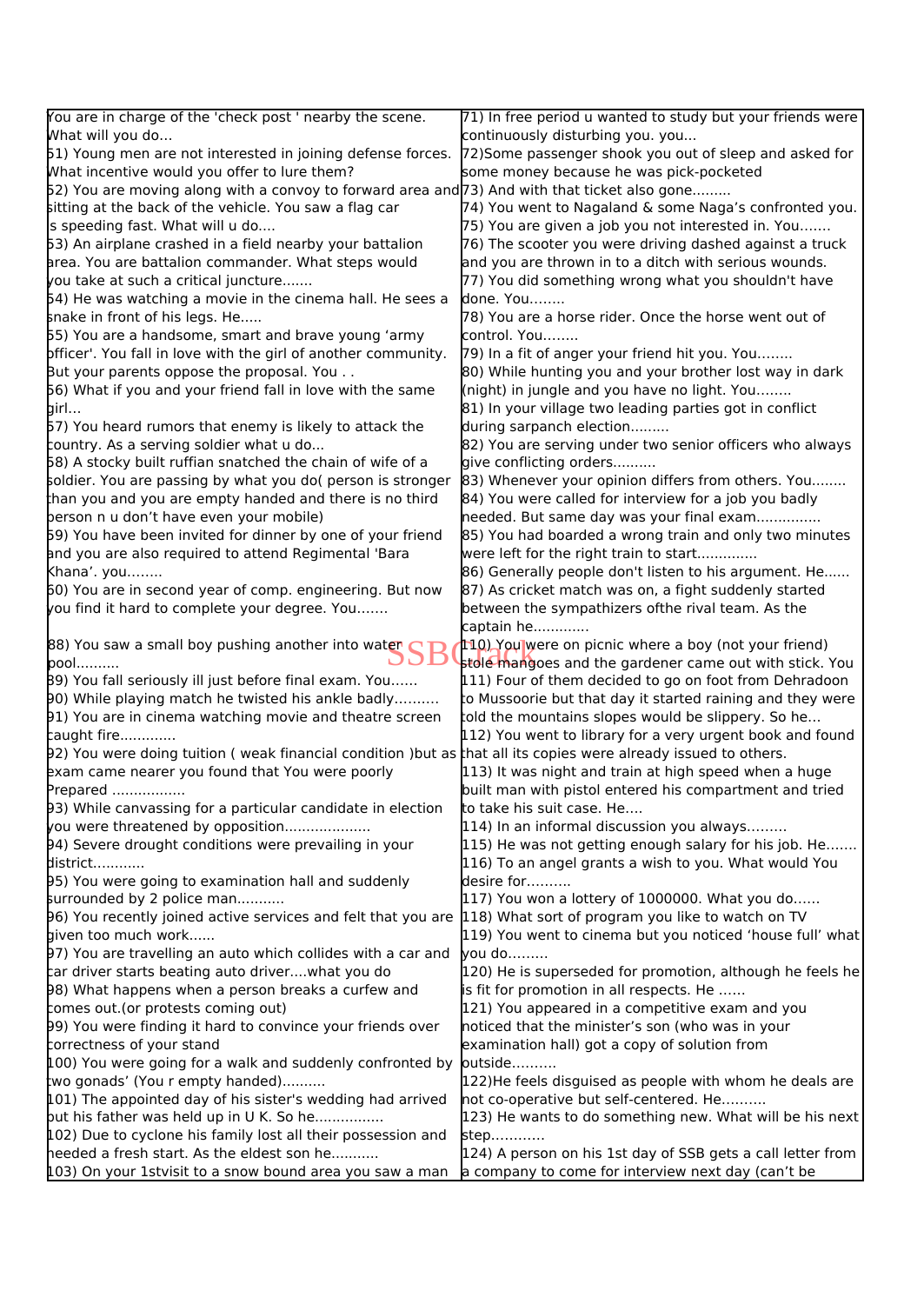| being buried under snow. You                                                                                                  | postponed, and you want that job). He                                                                     |
|-------------------------------------------------------------------------------------------------------------------------------|-----------------------------------------------------------------------------------------------------------|
| $104$ ) You were not a good swimmer, still being persuaded by $125$ ) His boss reprimanded him in presence of others.         |                                                                                                           |
| your friend you go for swimming in river. You stayed in                                                                       | What will b his reaction                                                                                  |
| shallow water your friend went mid stream and suddenly got126) While traveling you found your suitcase missing from           |                                                                                                           |
| caught in whirlpool. You                                                                                                      | the seat. You                                                                                             |
| 105) The sea was very rough and it was night. Ship duty                                                                       | 127) Your friends' are having heated arguments over a                                                     |
| pfficer fell in sea while taking a round. What you do                                                                         | point. You                                                                                                |
| 106) Some people tried to harass his mother. So he                                                                            | 128) You caught a pick-pocket red-handed. What you do                                                     |
|                                                                                                                               |                                                                                                           |
| 107) During blackout exercises, you were scout on duty. But 129) You were driving at high speed. And suddenly some            | person is runned over by your car and he died. You                                                        |
| bne rich man was adamant on keeping his lights on.                                                                            |                                                                                                           |
| $\upmu$ 08) His father needed treatment and he was short of                                                                   | 130) At night at railway station you entered an empty                                                     |
| money. He                                                                                                                     | train. You found that a person was raping a woman. You                                                    |
| $\upmu$ 09) You had gone hunting with your friends. They were in                                                              | [131] He chooses a career. What will b his choice                                                         |
| forest and they could not be traced. You                                                                                      | [132] You considerthe best recreational activity as                                                       |
| [134] He feels unhappy when                                                                                                   | [133] He is not satisfied with life. State reasons                                                        |
| $\updownarrow$ 35) While choosing his life partner, his criteria of selection                                                 | [157] While climbing an ice covered mountain, the leader                                                  |
| will be                                                                                                                       | decides to take steep climb and a friend falls in a ditch.                                                |
| [136] You feel that world can move towards peace if                                                                           | 158) He is new in town & doesn't know the local                                                           |
| [137) He thinks that he is more intelligent. Give reasons                                                                     | language,                                                                                                 |
| 138) He lost election. Why                                                                                                    | [159] His money is lost and he is new in town. He                                                         |
| $\upmu$ 39) In order to produce better results in his organization                                                            | 160) His professor asked him to arrange for a picnic.                                                     |
| what measures he should take                                                                                                  | $[161)$ They are climbing a steep wall with help of ropes &                                               |
| $\upmu$ 40) He desires to make national plans a great success for                                                             | some of them reach the top, when the rope gives away,                                                     |
| hation what should he do                                                                                                      | 162) His father and uncle quarrel over his intended inter-                                                |
| [141) In order to help poor he has keen desire. To have good caste marriage, he                                               |                                                                                                           |
| collection of money, what he should do                                                                                        | 163) He is forced to vote for a candidate not of his choice.                                              |
| [142) You are college cricket team captain. The opening                                                                       | He                                                                                                        |
| batsman is the brother of the college goon. He's not been                                                                     | 164) He is a student of final year and his father expires.                                                |
| performing. You have the option of dropping him for the                                                                       | Uncle throws him out of the house. He                                                                     |
| time being and getting a substitute. You                                                                                      | 165) Two of his seniors are always against each other and                                                 |
| 143) You are walking down the road one fine afternoon and                                                                     | give him conflicting orders, he                                                                           |
| a man steals a lady's hand bag and in the process stabs the                                                                   | 166) The leader of his trekking team decides to take a                                                    |
| ady. You                                                                                                                      | longer route when time is running out, he                                                                 |
| 144) You are going to market with your sister and some                                                                        | 167) In his train compartment, two gunmen force                                                           |
| boys start doing mischief with her. You                                                                                       | passengers to give their belongings. He                                                                   |
| 145) You are a team leader while on a rock climbing                                                                           | 168) He is travelling in train and he lost his money. He                                                  |
| expedition. While you are on pick on of your mates slips his                                                                  | 169) They decide to give a treat to their retiring professor.                                             |
| hand and falls down. You                                                                                                      | He wants to give a dinner party whiles his friends                                                        |
| $\upmu$ 46) Working under two commanding officers which are                                                                   | want just a tea-party. He                                                                                 |
| passing conflicting orders then what will you do?                                                                             | [170] Exams are coming near and he falls seriously ill.                                                   |
| $\mu$ 47) He is sitting on chair studying, there's a snake right                                                              | 171) He and his father were going on a scooter when they                                                  |
| behind his chair and he suddenly looks back. He                                                                               | met with an accident. Both of them get hurt but his father                                                |
| $\upmu$ 48) He cracked a joke on one of his friends and his friend                                                            | is severely injured and on calling for help no turns up,                                                  |
| got angry so he                                                                                                               | he                                                                                                        |
| $\mu$ 49) He is studying for final year exam in night. He saw two $\mu$ 72) He works too hard in his family but also wants to |                                                                                                           |
| masked persons entering the neighbors' house. He                                                                              | study further. He                                                                                         |
| 150) He and his friends are standing in doorway of train. As 173) On a ship doing his duty, he sees fumes and smoke           |                                                                                                           |
| the train starts, a friend falls off. He                                                                                      | coming out of a cabin. He                                                                                 |
| [151] Some people are abusing his old mother. He                                                                              | [174] He is a prefect in his hostel. He notices two of his                                                |
| 152) He is new in Ngaland. He gets lost in a jungle and sees friends French bunking, he                                       |                                                                                                           |
| armed Nagas, he                                                                                                               | 175) He was forced to join the Railways but he was really                                                 |
| $\upmu$ 53) He lost his purse in train compartment, he                                                                        | not interested. He                                                                                        |
| 154) Epidemic is broken in his village and people have                                                                        | [176] He saw a truck hit a cyclist on highway, he                                                         |
| started moving out of their houses, he                                                                                        | [177] All his family members are ill and hisfather is out of                                              |
| 155) He and his friends are travelling from a speedy train                                                                    | town. There is no money in the home. He                                                                   |
|                                                                                                                               |                                                                                                           |
| when his friend looks out of window and gets hit by a pole.                                                                   | 178) He doesn't find a subject interesting to study so he                                                 |
| He<br>$\upmu$ 56) He is in final year BA and his father lost the job.                                                         | 179) On opening the door of his bathroom in his room he<br>finds a big snake hanging from the ceiling. He |
|                                                                                                                               | 180) He returns late in night from NCC camp. His step                                                     |
|                                                                                                                               |                                                                                                           |